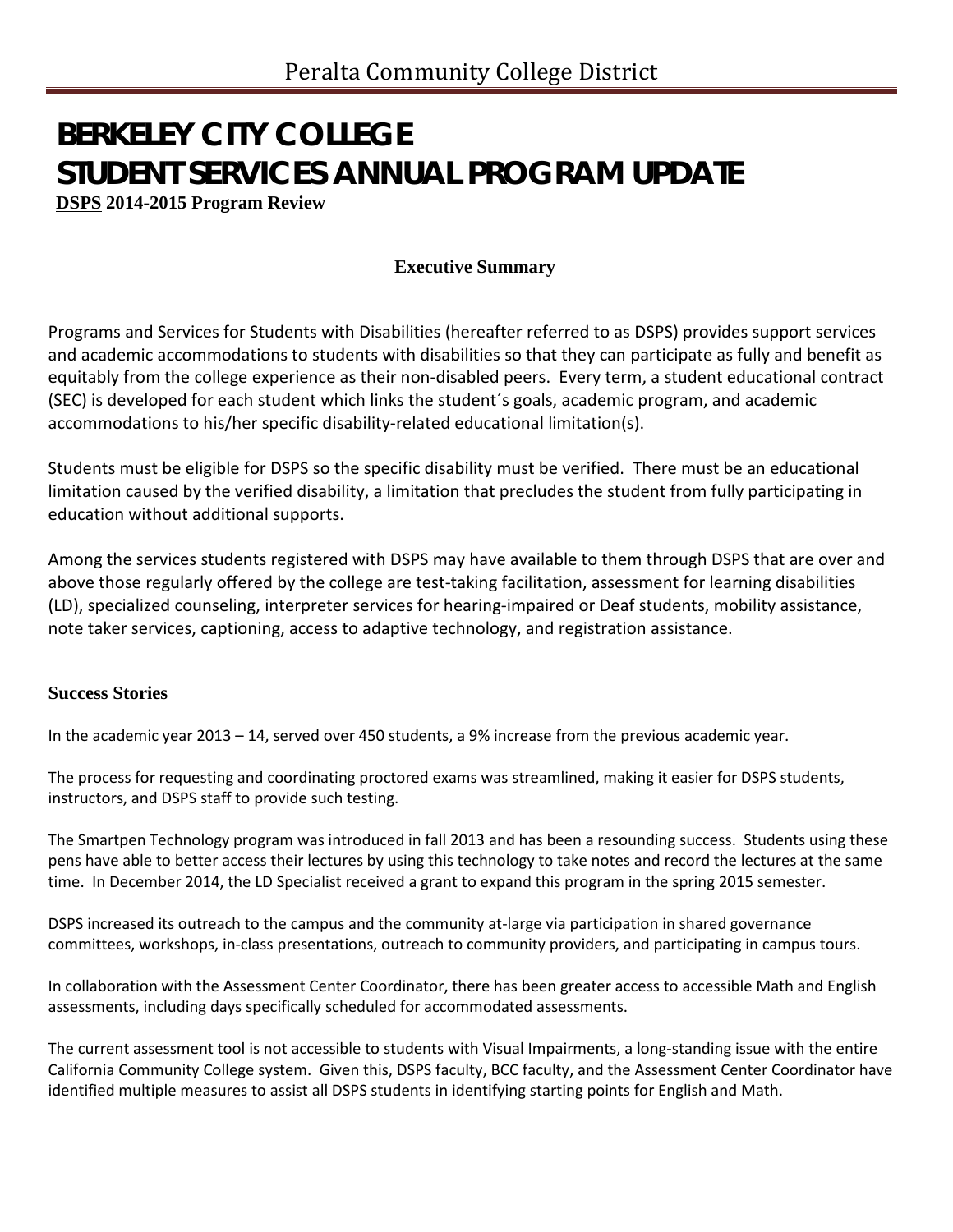## **Program Needs (personnel, facilities, technology, funding, equipment, etc)**

## *Personnel*

The most pressing need continues to be for a full-time staff assistant to support major functions of the program's administration. This position, vacated due to retirement, has yet to be restored. This position would be vital to addressing ongoing office coverage and other issues related to understaffing.

## *Facilities*

The number of students registering for DSPS is growing, putting increased demand on several DSPS areas, specifically accommodated testing, alt media services, and using assistive technologies. DSPS needs a dedicated space to provide accommodated testing, critical during semester peak times (midterms and finals). The Alt Media Office is outgrowing its current physical space, requiring staff to use the alt media office in shifts or to use other program spaces. DSPS would like a dedicated assistive technology (AT) lab to house appropriate educational and assistive technologies for use by students with disabilities

## *Technology*

Due to the number of technologies DSPS is requesting, a list of these technologies can be found at the end of this document. Each of these technologies is relevant to effectively serving students with disabilities by providing the same level of access to curriculum and technology as students without disabilities.

## *Funding*

For the first time since the unprecedented system wide budget cuts of the 2009 – 10 fiscal year, DSPS has received a marginal increase in the state's allocation. The program has also been provided funds from PASS and SSSP from college and district funding sources to support DSPS staff and program functions of the program. Because students with disabilities are an equity group, it is anticipated that more funding will be identified to support the access, success, and completion rates for DSPS students.

## *Action Plan for Continuous Improvement*

In collaboration with BCC administrators and DSPS staff and faculty, the program will address the concerns related to staffing, space, and technology. DSPS has bought technologies and equipment listed disabilities, and the program has been encouraged by the support of BCC administration to identify ongoing needs.

DSPS staff is continuously assessing DSPS' various programs and services to identify strategies to increase program effectiveness and improve service provision. Among the programs and services identified: assistive technology access, note-taker services, and accommodated testing.

Results from student surveys and feedback from student focus groups will garner qualitative data from program participants and can serve to inform the program's practices.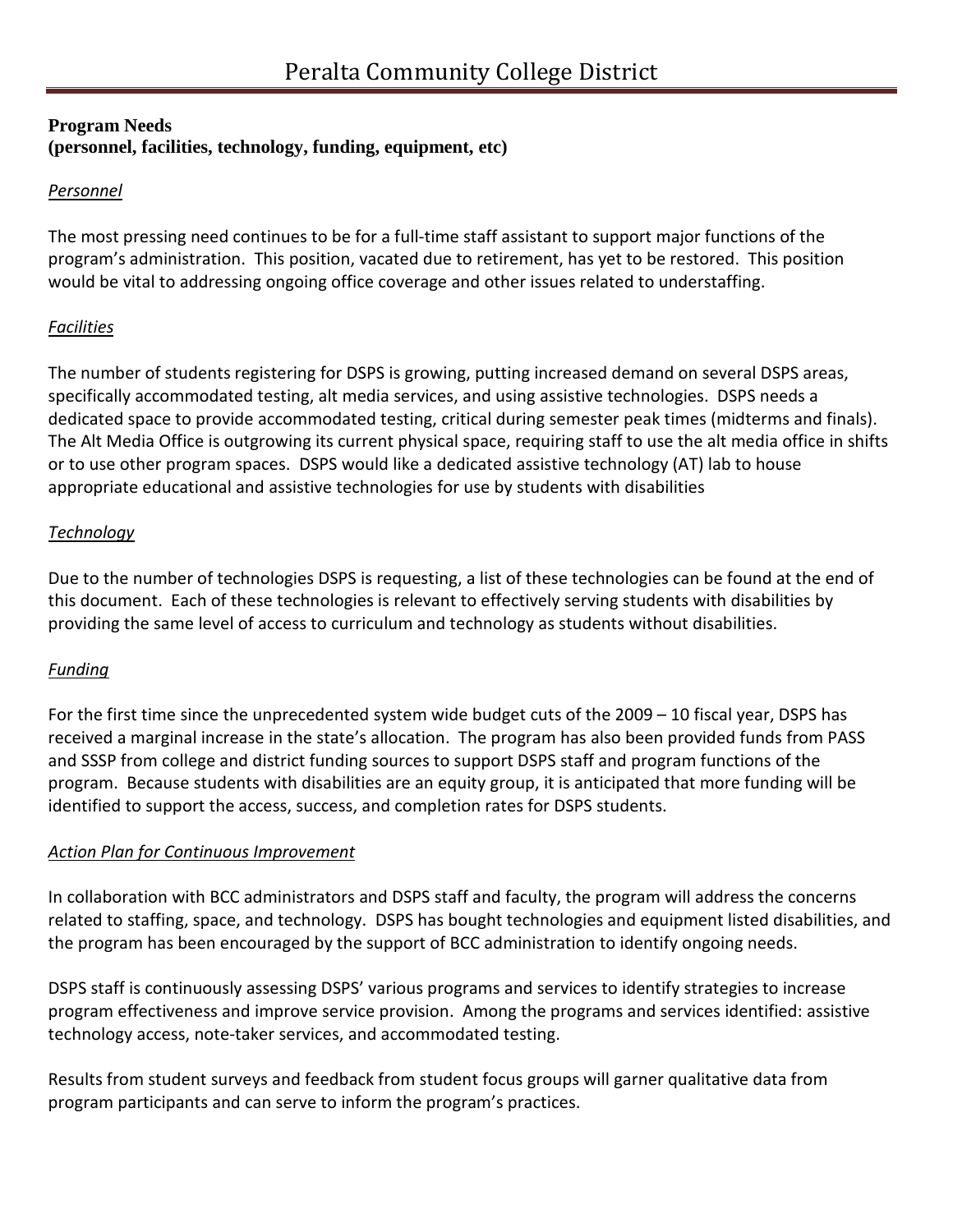# **I. OVERVIEW**

| <b>College</b><br>Unit/Area<br><b>Completed By:</b><br><b>Mission/History</b><br>and<br><b>Description of</b><br><b>Service Provided</b><br>Brief, one paragraph. | <b>Date Submitted:</b><br>12/1/14<br><b>Administrator:</b><br><b>Berkeley City College</b><br>Brenda Johnson<br><b>PSSD/DSPS</b><br><b>PSSD Coordinator</b><br>The mission of Programs and Services for Students with Disabilities (PSSD/DSPS) is to<br>provide services, specialized instruction, and educational accommodations to students<br>with disabilities so that they can participate as fully and benefit as equitably from the<br>college experience as their non-disabled peers. DSPS seeks to work with the entire<br>campus community in order to provide reasonable accommodations for students with<br>disabilities, and to be in compliance with the Americans with Disabilities Act and the<br>Rehabilitation Act of 1973, Section 504. Services and resources for students with<br>disabilities may include, but are not limited to assistive technology; alternate media; sign<br>language interpreting and real-time captioning; test accommodations; note-taker<br>assistance; learning disabilities assessments and services; individual academic, vocational, |  |  |  |  |
|-------------------------------------------------------------------------------------------------------------------------------------------------------------------|----------------------------------------------------------------------------------------------------------------------------------------------------------------------------------------------------------------------------------------------------------------------------------------------------------------------------------------------------------------------------------------------------------------------------------------------------------------------------------------------------------------------------------------------------------------------------------------------------------------------------------------------------------------------------------------------------------------------------------------------------------------------------------------------------------------------------------------------------------------------------------------------------------------------------------------------------------------------------------------------------------------------------------------------------------------------------------------|--|--|--|--|
| <b>Student</b><br><b>Learning</b><br><b>Outcomes</b><br>(SLOS)<br>(or Service Area<br>Outcomes-SAOs, or<br>Program Learning<br>Outcomes-PLOs)                     | and disability related counseling; priority registration; and referral to other campus and<br>community resources.<br>PSSD has developed two SLOs based on the mission of the program and the SLOs from Student<br>Services:<br>Self-advocacy: Advocate for themselves with counselors, instructors and others in order to<br>1.<br>receive needed accommodations<br>Providing Access: provide access to campus program, services, and facilities for students<br>2.<br>with disabilities                                                                                                                                                                                                                                                                                                                                                                                                                                                                                                                                                                                              |  |  |  |  |

| <b>SLO/SAO/PLO</b>     | <b>PSSD</b> has mapped its SLOs to four ILOs:                             |
|------------------------|---------------------------------------------------------------------------|
| <b>Mapping to</b>      |                                                                           |
| <b>Institutional</b>   | SLO #1 is mapped to BCC ILO #1 (Communication) and #7 (Self-Awareness and |
| Learning               | Interpersonal Skills).                                                    |
| <b>Outcomes</b> (ILOs) |                                                                           |
|                        | SLO #2 is mapped to BCC ILO #5 (Global Awareness and Valuing Diversity).  |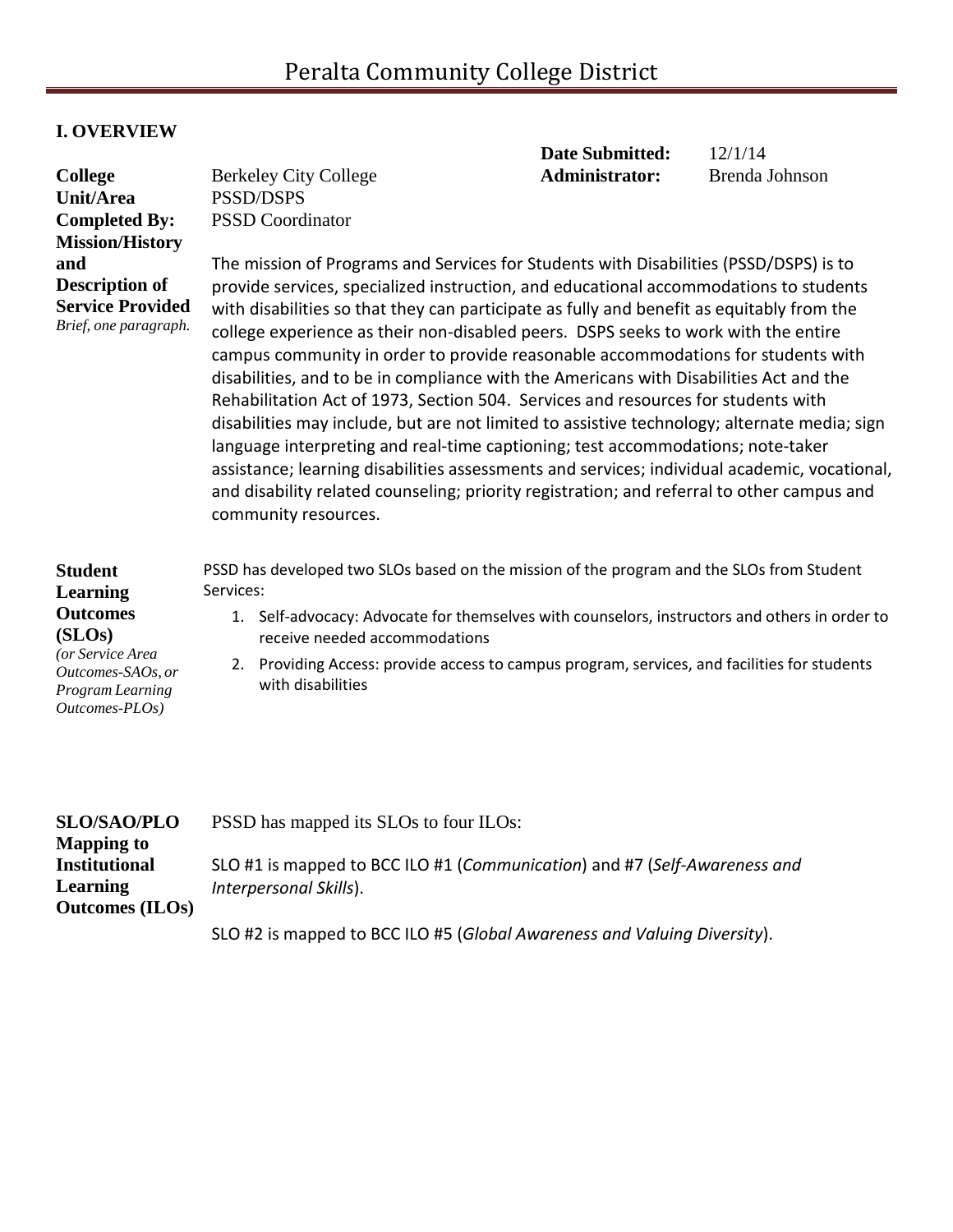## **II. ASSESSMENT, EVALUATION AND PLANNING**

| <b>Quantitative Assessments</b>                                                                                                                                                                                                                                |                                                                                                                                                                                                 |       |          |          |          |          |          |
|----------------------------------------------------------------------------------------------------------------------------------------------------------------------------------------------------------------------------------------------------------------|-------------------------------------------------------------------------------------------------------------------------------------------------------------------------------------------------|-------|----------|----------|----------|----------|----------|
| Include service area data such as                                                                                                                                                                                                                              | Number of students                                                                                                                                                                              |       |          |          |          |          |          |
|                                                                                                                                                                                                                                                                | Year                                                                                                                                                                                            | 2009- | $2010 -$ | $2011 -$ | $2012 -$ | $2013 -$ | $2014 -$ |
| number of students served by your<br>unit/area. Include data and                                                                                                                                                                                               |                                                                                                                                                                                                 | 2010  | 2011     | 2012     | 2013     | 2014     | 2015*    |
| recommendations from program                                                                                                                                                                                                                                   | Total                                                                                                                                                                                           | 401   | 409      | 415      | 408      | 450      | 284      |
| **Fall 2014 numbers only<br>review.<br>Include data used to assess your<br>In December 2014, an online survey was sent electronically to BCC DSPS students<br>SLO/SAO/PLOs<br>regarding the program's services and supports as related to the DSPS SLOs: Self- |                                                                                                                                                                                                 |       |          |          |          |          |          |
|                                                                                                                                                                                                                                                                | advocacy and Access. However due to the low number of responses, the survey will<br>be disseminated again. Once gathered and analyzed, the results will be shared with<br>the campus community. |       |          |          |          |          |          |

#### **Qualitative Assessments**

*Present evidence of community need based on advisory committee input, student surveys, focus groups, etc.*

*Include data used to assess your SLO/SAO/PLOs.*

In May of 2014, DSPS had its annual Advisory Committee meeting. Some of the feedback from the members included DSPS doing more outreach to those community groups or agencies which support people with disabilities, and finding ways to improve the program's technology to support DSPS students. DSPS staff members have increased the number of outreach opportunities, from participation in shared governance committees, meetings with community agencies, faculty workshops, in-class presentations, and participation in campus tours for prospective students.

#### **Identifying Strengths, Weaknesses, Opportunities, and Limitations**

#### **Strengths**

*What are the STRENGTHS of your unit/area?*

#### **Weaknesses**

*What are the current WEAKNESSES of your unit/area?*

#### **Opportunities**

*What are the OPPORTUNITIES in your unit/area?*

#### **Limitations**

*What are the current LIMITATIONS of your unit/area?*

DSPS main strength are the activities we provide in supporting students with disabilities, including academic counseling, advocacy, prescribed academic supports, and other services which lead to the success and retention of DSPS' students. DSPS students have access to LD testing without having to take a class. Another strength of the program is the staff of the DSPS program, who work very well with the diverse needs of this population.

The lack of physical space for test accommodations, alt media operations, and for student use of assistive technologies is a big challenge for the program. Another weakness is the lack of resources needed for personnel, equipment, and for updating assistive technologies. These weaknesses may eventually affect the, retention, persistence, and the success of DSPS students.

There is opportunity for DSPS to develop special classes (and generate FTEs), but without the funds, space, or staff to do so, these opportunities may not come to fruition.

Due to the lack of the aforementioned resources, DSPS is limited in what it can offer students by way of programs, special classes, or technologies. These limitations may negatively impact how DSPS students are served, which may result in limiting educational access to this equity group.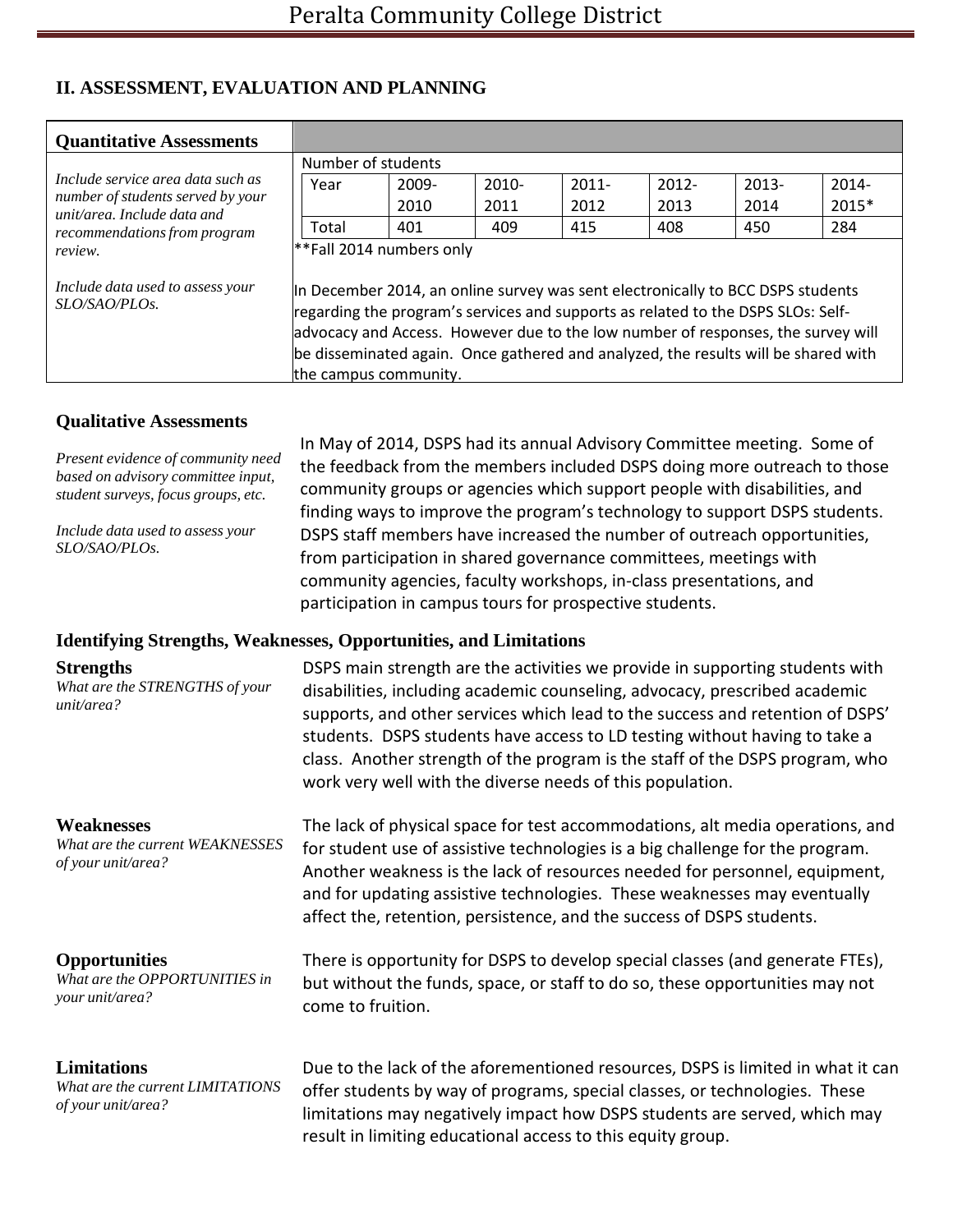## **Action Plan for Continuous Improvement**

.

*Please describe your plan for the continuous improvement of your unit/area.*

BCC administrators are working collaboratively with DSPS staff to identify ways to support the program's need for a dedicated AT lab, a dedicated space for testing accommodations, and better staffing for the front office. DSPS has been able to buy specific technologies and equipment used by students with disabilities, and the program has been encouraged by the support of BCC administration to identify ongoing needs.

DSPS staff is continuously assessing DSPS' various programs and services to identify strategies to increase program effectiveness and improve service provision. Among the programs and services identified for improvement: assistive technology access, note-taker services, and accommodated testing.

A student survey disseminated to DSPS students in December 2014 resulted in a pool of responses too small (only 2) to inform the program's practices. DSPS will distribute the survey again with the hope of receiving more responses, and will work with the Institutional Effectiveness Coordinator to review those results, analyze the data, and share it with the program and the BCC community.

The BCC Equity Plan seeks to improve completion rates of students with disabilities in transfer level English and Math courses. In order to help identify issues related to low completion rates, focus groups will take place where students can provide qualitative data regarding barriers to success. This data will be shared with the BCC community with the goal of improving the academic outcomes for DSPS students.

Working collaboratively with the leaders of the BCC equity plan and the education master plan, DSPS staff, faculty, and administrators will regularly review the goals set forth in both documents that pertain to students with disabilities. It is hopeful that with regular review, BCC and DSPS will be able to tailor services, course offerings, and programs which will support the success of this equity group.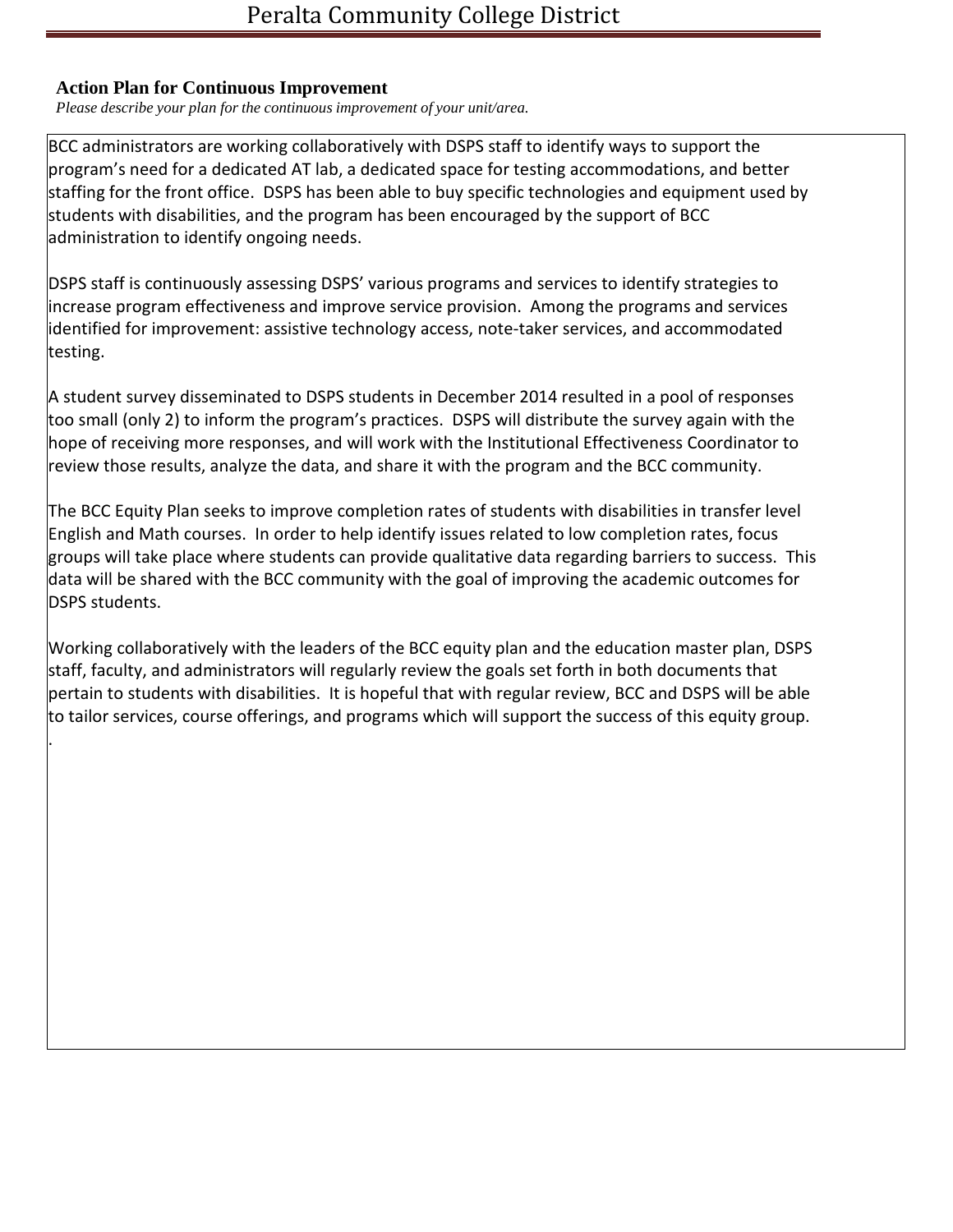**Additional Planned Educational Activities Towards FTES, Student Success, Persistence, and Completion** Describe your unit/area's plan to meet district FTES target and address student success, persistence, and completion, especially for *unprepared, underrepresented, and underserved students. (see Student Success Scorecard[-http://scorecard.cccco.edu/scorecard.aspx\)](http://scorecard.cccco.edu/scorecard.aspx))*

| <b>Meet District FTES Target</b><br>for AY2014-2015 of 19,355 | At the time of this writing, DSPS does not offer classes. However, it is the<br>hope that increased outreach to community constituents will increase the<br>number of students accessing BCC courses and DSPS supports.                                                                                                                                                                                                                                                                                                                                                                                                       |
|---------------------------------------------------------------|-------------------------------------------------------------------------------------------------------------------------------------------------------------------------------------------------------------------------------------------------------------------------------------------------------------------------------------------------------------------------------------------------------------------------------------------------------------------------------------------------------------------------------------------------------------------------------------------------------------------------------|
| <b>Increase Student Success</b>                               | By assessing and improving DSPS offerings, especially in the areas of assistive<br>technology and LD assessment, the hope is to increase the success rates of<br>DSPS students. Students with disabilities lag behind the overall campus<br>student average based on their transfer-level course completion rates. The<br>six-year completion rates for students with disabilities averaged just under 50<br>percent, whereas all transferrable course students average 61 percent course<br>completion. Access to a full range of DSPS services and supports will likely<br>increase completion rates for this equity group. |

#### **Increase Persistence**

*Percentage of degree and/or transfer-seeking students who enroll in the first three consecutive terms. This metric is considered a milestone or momentum point, research shows that students with sustained enrollment are more likely to succeed.*

Unfortunately, BCC is unable to provide data on persistence rates for students with disabilities. To address this gap in data, the BCC Equity Plan will lead efforts to track, collect, and systematically analyze how or if disability status affects the persistence rates of students with disabilities.

#### **Increase College Completion**

*Percentage of degree and/or transfer-seeking students who complete a degree, certificate or transfer related outcomes.*

Unfortunately, BCC is unable to provide data on degree and certificate completion rates for students with disabilities. To address this gap in data, the BCC Equity Plan will lead efforts to track, collect, and systematically analyze how or if disability status affects the persistence rates of students with disabilities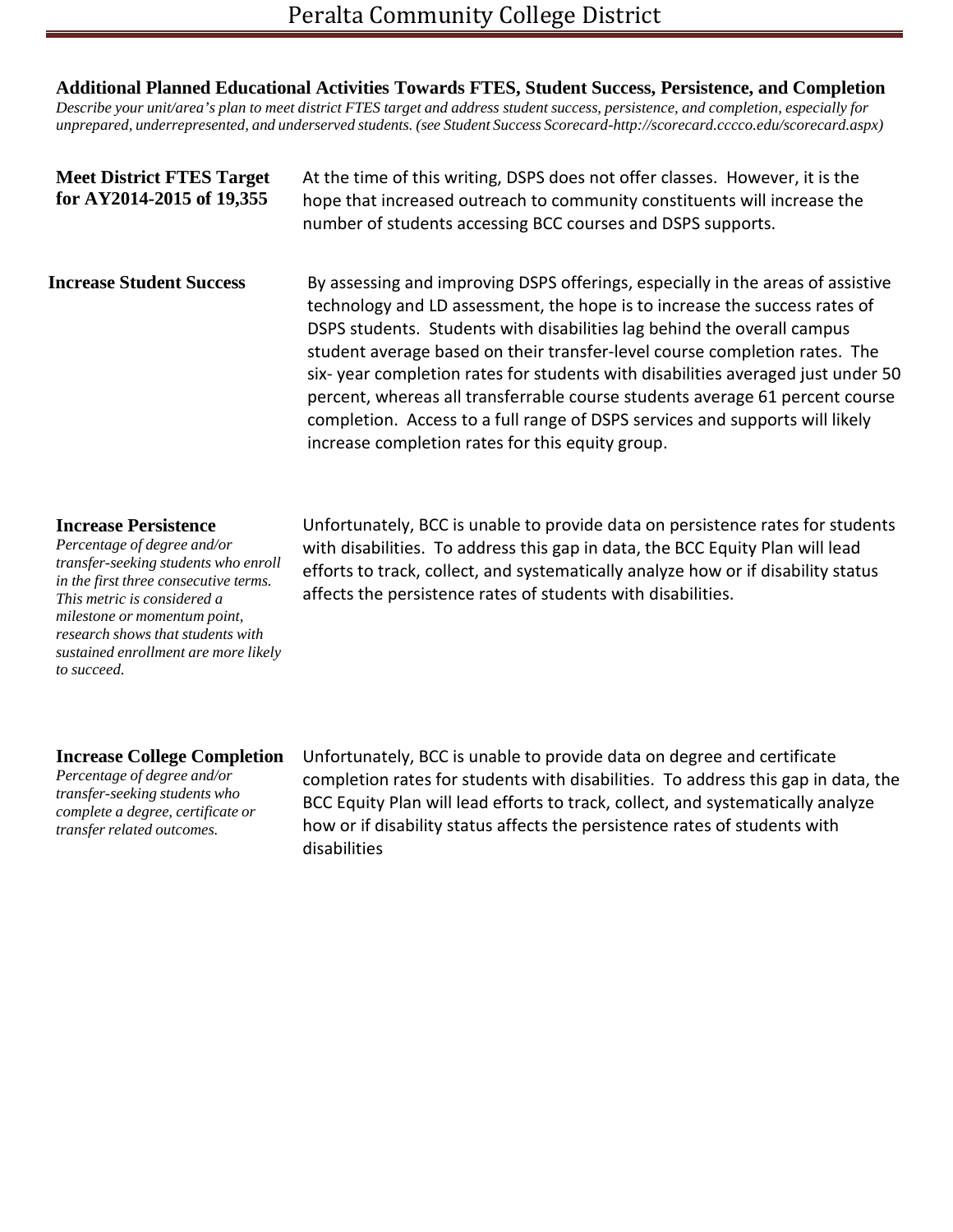## **III. RESOURCE NEEDS**

#### **Human Resource/Personnel**

*Please describe any human resource/personnel needs for your unit/area.*

| <b>Current Staffing Level:</b> |                                  | <b>Headcount</b> | <b>FTE Equiv.</b> |
|--------------------------------|----------------------------------|------------------|-------------------|
|                                | <b>Faculty (Permanent)</b>       | 2                | 2                 |
|                                | <b>Faculty (PT/Adjunct)</b>      |                  | .66               |
|                                | <b>Classified Staff</b>          |                  |                   |
|                                | (Permanent)                      | $\boldsymbol{2}$ | 2                 |
|                                | <b>Classified Staff (Hourly)</b> |                  |                   |

#### **Narrative:**

*Describe the current staffing level in relation to the relative need for effective delivery of your unit/area's programs and services.*

*Discuss any current FTE position vacancies, the need for additional personnel, the need for permanent faculty/staff instead of adjunct/hourly personnel, etc.*

*Describe implications of the current staffing level in your unit/area to overallservice delivery.*

## **Human Resource/Personnel Requests**

*List your human resource/personnel requests in FTE, prioritized/ranked order.*

*Human resource/personnel requests will go through the established College and District planning and budgeting process.*

DSPS has improved staffing with the hiring of a full-time program coordinator / counselor and a full-time LD Specialist. DSPS would benefit from the hiring of a full-time staff assistant, a full-time counselor, and three full-time instructional assistants (2 for alt media/assistive technology, 1 for the LD program).

The most pressing need is a full-time staff assistant to support major functions of the program's administration. This position was vacated via staff retirement and has yet to be restored. This position would be vital to addressing ongoing office coverage and other issues related to staffing.

- 1. Full-time Staff Assistant to support DSPS testing accommodations and other DSPS administrative duties as assigned.
- 2. Full-time DSPS Counselor to provide DSPS with the necessary staffing to provide legally mandated and timely services to students with disabilities.
- 3. Full-time Instructional Assistant in Alt Media / Assistive Technology to assist in expansion of DSPS technical offerings and student supports.
- 4. Full-time Instructional Assistant: Learning Disabilities to help support expansion of the LD program.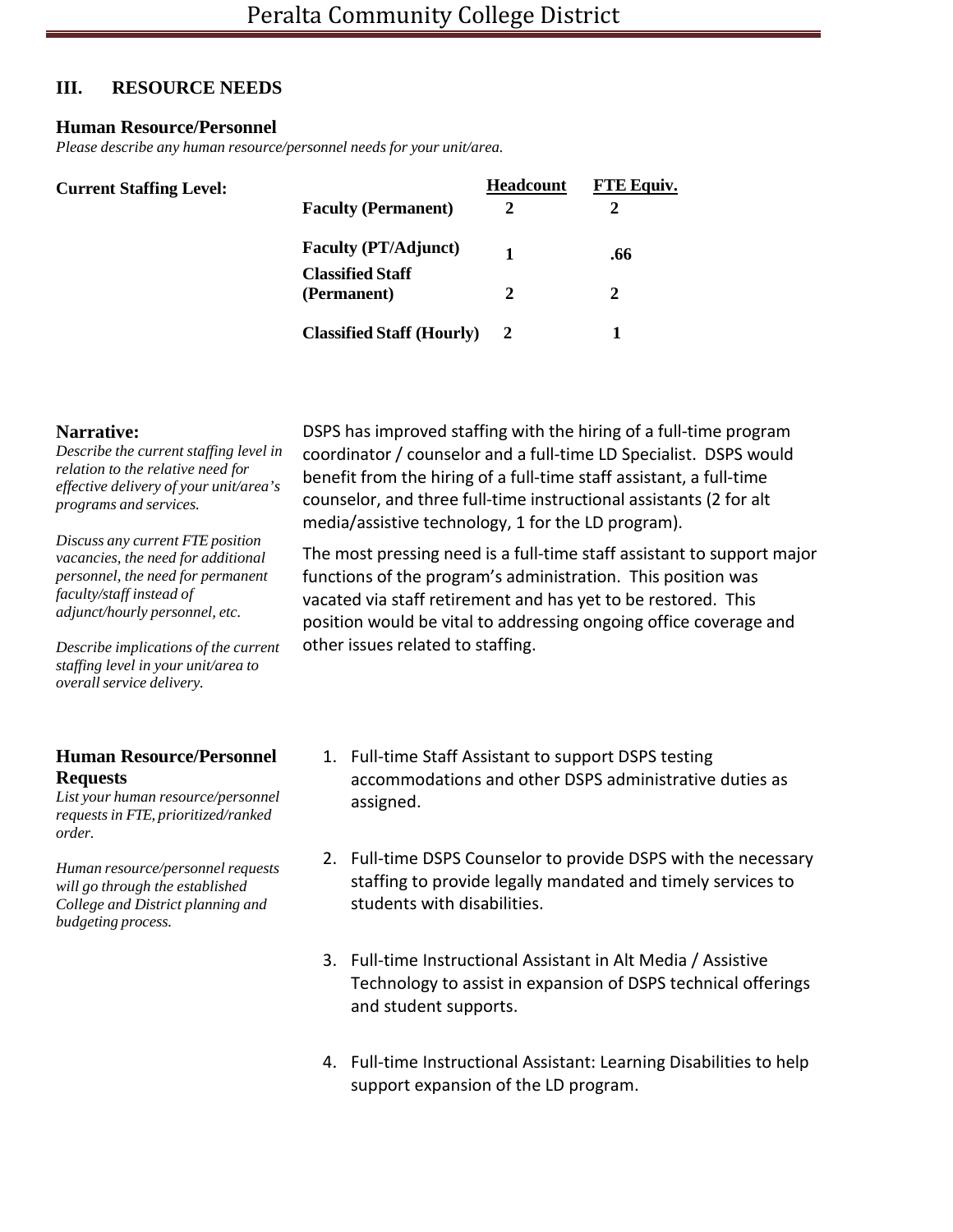## **Facilities/Infrastructure**

*Please describe any facilities/infrastructure needs for your unit/area.*

#### **Narrative:**

*Describe the current facilities/infrastructure of your unit/area in relation to the relative need for effective delivery of programs and services.*

*Describe implications of the current state of facilities/infrastructure in your unit/area to overall service delivery.*

## **Facilities/Infrastructure Requests**

*List your facilities requests in prioritized/ranked order.*

*Facilities requests will go through the established College and District planning and budgeting process.*

In 2013 – 14, DSPS experienced an increase of nearly 10% of students receiving services. This increase will further exacerbate DSPS challenges in the areas of accommodated testing, alt media services, and access to assistive technologies. Given the constant demands of the Alt Media Office, the staff and equipment needed to effectively provide alt media is challenged given the physical space available in its current location. DSPS does not have a dedicated assistive technology (AT) lab to house state-of-the-art equipment and software, although access to these technologies would help to improve the success, retention, and completion rates of DSPS students.

- 1. DSPS is requesting a dedicated space for accommodated testing.
- 2. DSPS is requesting a larger space for the Alt Media Office.
- 3. DSPS is requesting a dedicated assistive technology (AT) lab.

## **Technology**

*Please describe any technology needs for your unit/area.*

#### **Narrative:**

*Describe the technology needs of your unit/area in relation to the relative need for effective delivery of programs and services.*

*Describe implications of the current state of technology in your unit/area to overall service delivery.*

There are several technologies (hardware and software) that DSPS students and staff will benefit from having. Having these technologies will result in the improved access of students with disabilities to their coursework, particularly those students who use technology to access their textbooks and relevant course materials.

DSPS staff is experiencing an increase in the number of technology savvy students who have experience using DSPS relevant software. While some of these technologies may be available in labs outside of DSPS, often there is no place within DSPS for these students to access these technologies.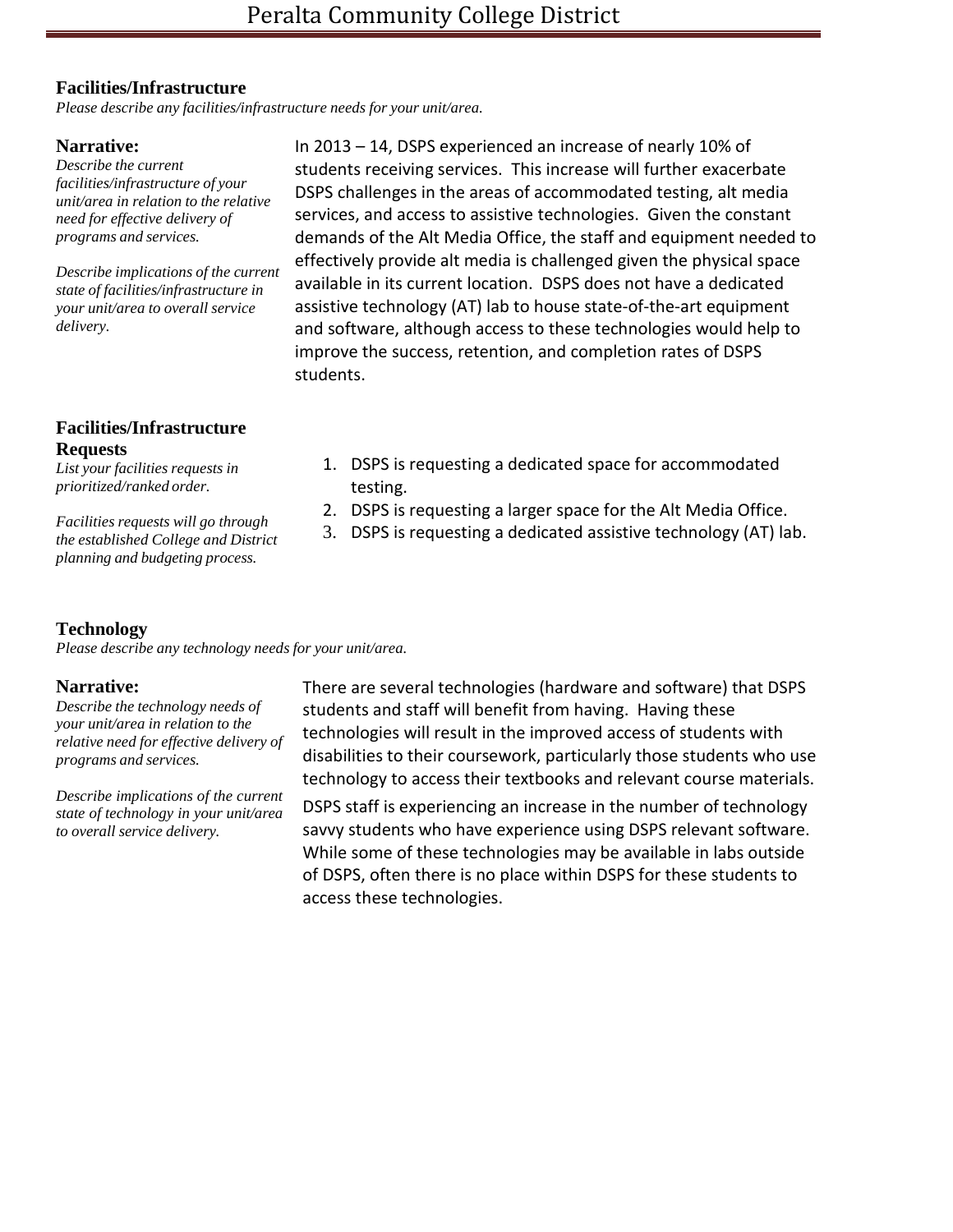## **Technology Requests**

*List your technology requests in prioritized/ranked order.*

*Technology requests will go through the established College and District planning and budgeting process.*

DSPS is requesting several technologies, each relevant to effectively serving students with disabilities by providing the same level of access to technology as their non-disabled peers. Please see the list that follows.

## **DSPS Technology Requests**

## **Software:**

- 1. JAWS SMA for V17-18 (10-user site license): \$1,312.91
- 2. ZoomText Magnifier/Reader ENHANCED SUPPORT Plan from V10.0 (10-user site license): \$1659
- 3. MAGic SMA for V14-15 (10-user site license): \$970.11
- 4. Kurzweil 1000 upgrade to V13 (10-user site license): \$1317.00
- 5. OmniPage version 19 (1 site license): \$420.00
- 6. ABBYY Fine Reader V11 (1 site license): \$150.00
- 7. Duxbury version 11.2 Upgrade & additional user license: \$800.00
- 8. MathType version 6.9 (single-user license): \$75.00
- 9. Chatty Infty (single-user license): \$450.00

## **Hardware / Equipment:**

- 1. CCTV (5 units): \$21,950.00 [Assortment of Baum and LVI models]
- 2. Refreshable braille displays (2 units 40 and 80 characters): \$ 12,286.51 [SuperVario2 models]